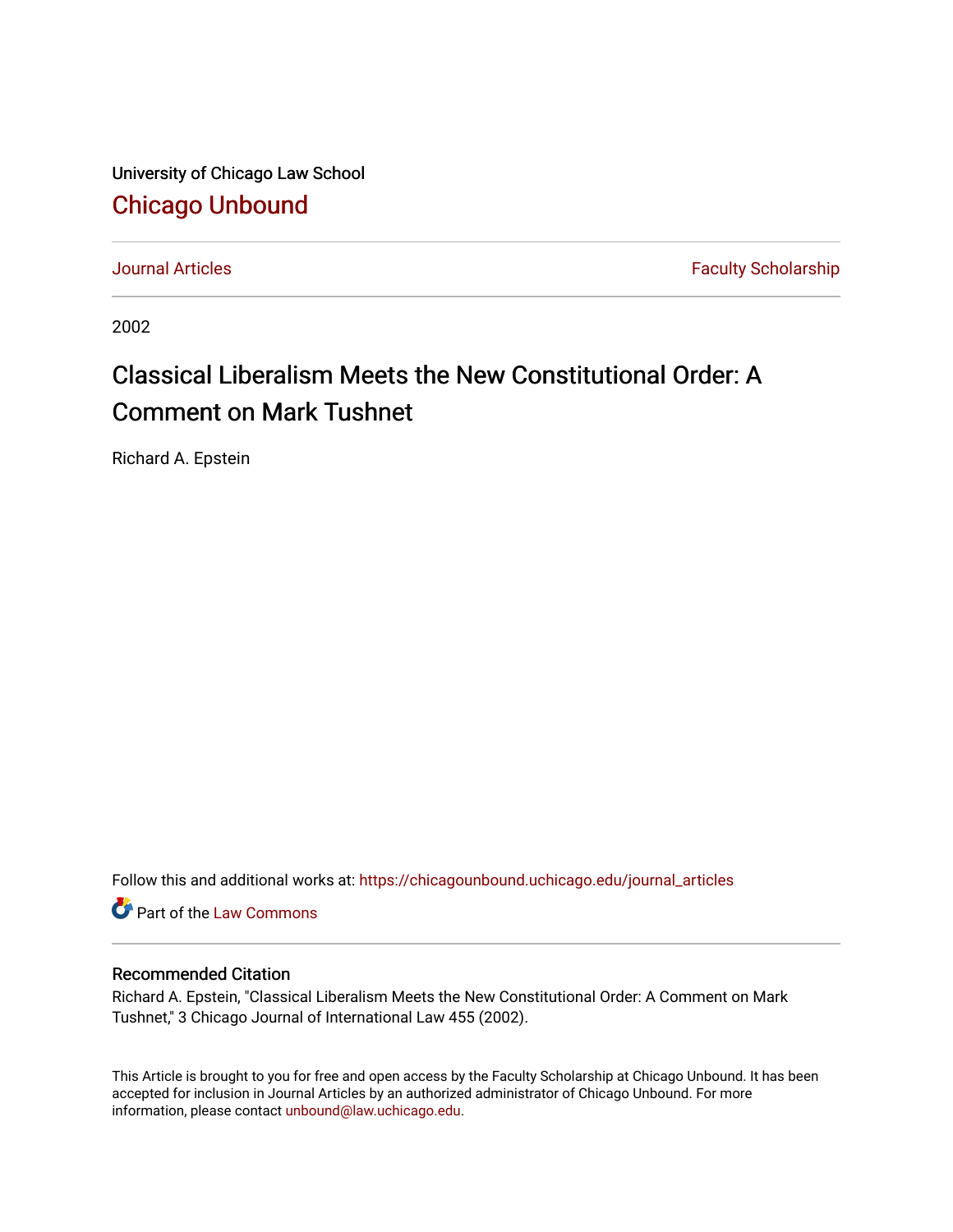# Classical Liberalism Meets the New Constitutional Order: **A** Comment on Mark Tushnet Richard A. Epstein<sup>\*</sup>

Mark Tushnet's provocative paper, *State Action, Social Wefare Rights, and the Judicial Role: Some Comparative Observations'* offers a typology of judicial review that throws into high relief some of the key elements of any system of constitutional law. One key component of the mix is substantive: just what rights should, or does, a particular constitution protect? A second is structural: what payoff comes from assigning any particular level of constitutional protection to any particular right? The differences can matter. The United States Constitution simply invalidates the offending law. In contrast, the Canadian Charter of Rights and Freedoms provides that any such law can be reenacted for a five year period by a simple provincial majority.<sup>2</sup>

These two questions-of content and potency-are interdependent. Many modern constitutions reject the baseline of the United States Constitution, with its system of strong rights in property and liberty and strong judicial review. In contrast, newer constitutions offer weak protection to private property and often contain an impressive list of positive rights, such as the right to a decent job or decent housing. How does content influence potency?

Tushnet begins his analysis of these knotty questions by looking at a number of Canadian cases.<sup>3</sup> Historically, constitutions did not regulate relations between private individuals, but instead limited regulations to state actors. Yet as Tushnet notes,

James Parker Hall Distinguished Service Professor of Law, The University of Chicago; Peter and Kirsten Bedford Senior Fellow, The Hoover Institution. My thanks to Geoffrey Stone for his incisive comments on an earlier draft.

<sup>1.</sup> Mark Tushnet, *State Action, Social Welfare Rights, and the Judicial Role: Some Comparative Observations*, 3 ChiJ Intl L 435 (2002).

<sup>2.</sup> Canadian Charter of Rights and Freedoms, § 33, Part I of Constitution Act of 1982, Schedule B to Canada Act of 1982 (hereinafter Canadian Charter).

<sup>3.</sup> *Retail, Wholesale and Department Store Union, Local 580 v Dolphin Delivery Ltd,* [1986] 2 SCR **573** (secondary boycotts); *Vriend v Alberta,* [1998] 1 SCR 493 (gay rights); *Eldridge v British Columbia (Attorney General),* 1997 Can **Sup** Ct LEXIS 24896, \*86 (1997) (medical care); *Dunmore v Ontario (Attorney General),* 2001 Can Sup Ct LEXIS **27216,** \*94 (2001) (farm workers).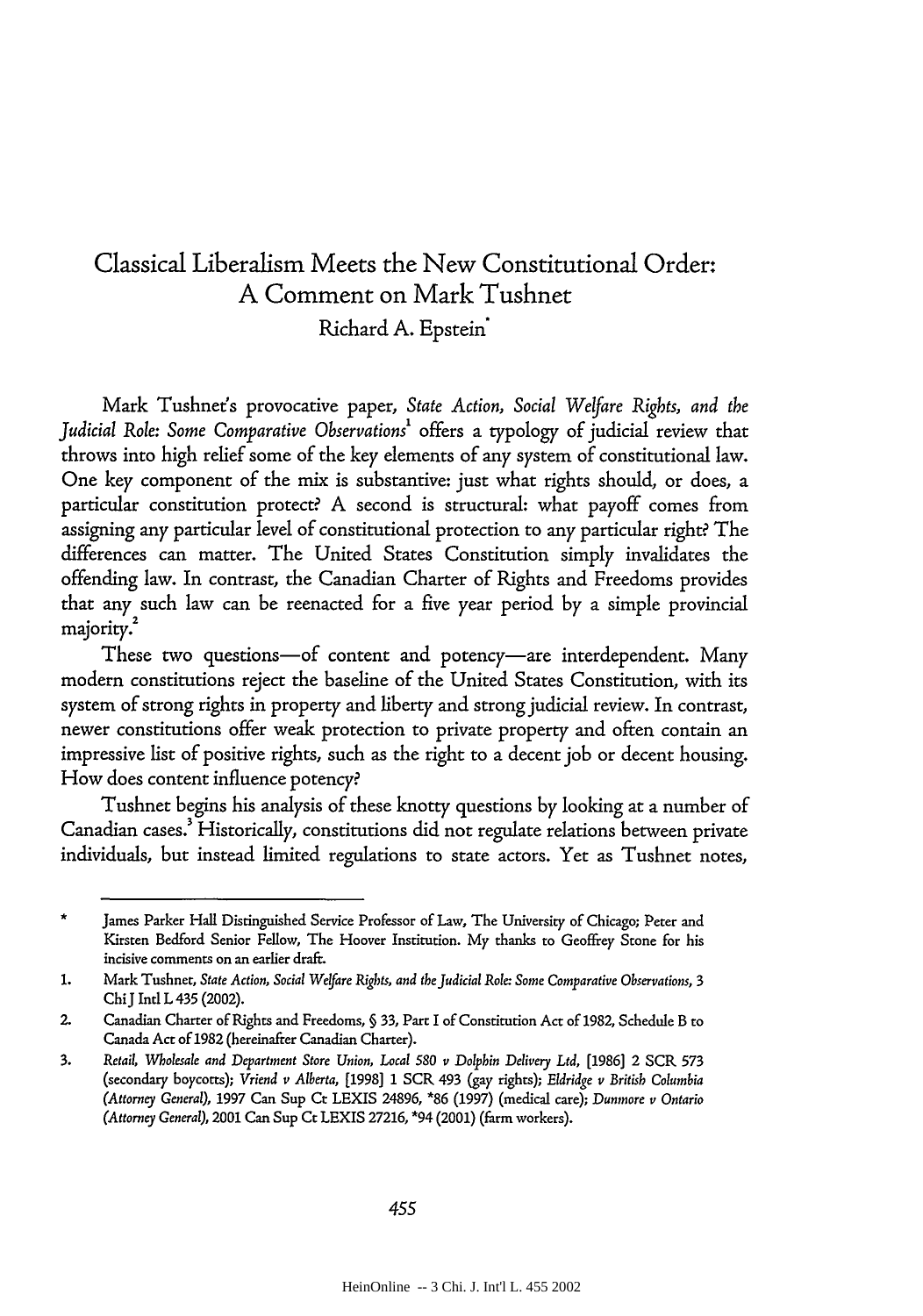#### *ChicagoJournaf of Internationa(Law*

much new legislation calls into question this neat historical distinction. For example, the normal (i.e., classical liberal) rules of contract allow individuals and firms to choose their trading partners on whatever terms they see fit. Is that response still appropriate in contiguous areas once the state prohibits private discrimination based on grounds of race or sex? May the state then refuse to prevent discrimination on grounds of sexual orientation? Or obesity? Does a private hospital that refuses to supply a sign language interpreter to a deaf person violate the constitutional norm of equality? Finally, must a labor statute that allows for collective bargaining for industrial workers extend the same right to farm workers?

The Canadian courts have held that the state cannot enter the world of discrimination or collective bargaining by half-measures. The state's generalized guarantee of equality requires it to jump in with both feet once it has begun its journey. Likewise the state may not have to provide for anyone's medical care, but once it does, the norm of equality requires it to defray the costs of the deaf person. Tushnet argues that the Canadian Charter necessarily displaces the background rules of property and contract so central to the system of laissez-faire, which, in fact, they do.4 Indeed these Canadian cases seem to go beyond the usual American decisions on underinclusion. Underinclusion occurs when a statute that gives some benefit to members of one race declines to give it to members of another. It has never been read to require a state to prohibit discrimination on one ground because it has done so on another, which the Canadian cases do require.

In many ways Tushnet welcomes this rejection of the classical liberal synthesis that I, for one, have long defended. His basic challenge asks whether the classical liberal tradition is coherent. If not, then what becomes the status of the judicial enforcement of constitutional liberties?

#### I. THE COHERENCE OF THE CLASSICAL LIBERAL SYNTHESIS

Tushnet correctly notes that the traditional synthesis combines broad readings to property and contract with a narrow definition to fraud or coercion, so that the latter categories do not swamp the former. Tushnet claims that this line is untenable because "coercion, as the courts had defined it, was not a category sharply distinguished from freedom but simply a particular location on a continuum of varying degrees of freedom."<sup>7</sup> Tushnet offers no illustrations or account of this slippage. However, the usual examples used to attack the classical model only confirm

<sup>4.</sup> Tushnet, **3** Chi J Intl L at 435-38 (cited in note 1).

<sup>5.</sup> Richard A. Epstein, *Takings: Private Property and the Power of Eminent Domain* (Harvard 1985).

<sup>6.</sup> Tushnet, 3 Chi J Intl L at 438-39 (cited in note 1).

<sup>7.</sup> Id at 440. See also Barbara H. Fried, *The Progressive Assault on Laissez Faire: Robert Hale and the First Law and Economics Movement* (Harvard 1998), which I criticize in Richard A. Epstein, *The Assault that Failed: The Progressive Critique of Laissez Faire,* 97 Mich L Rev 1697 (1999).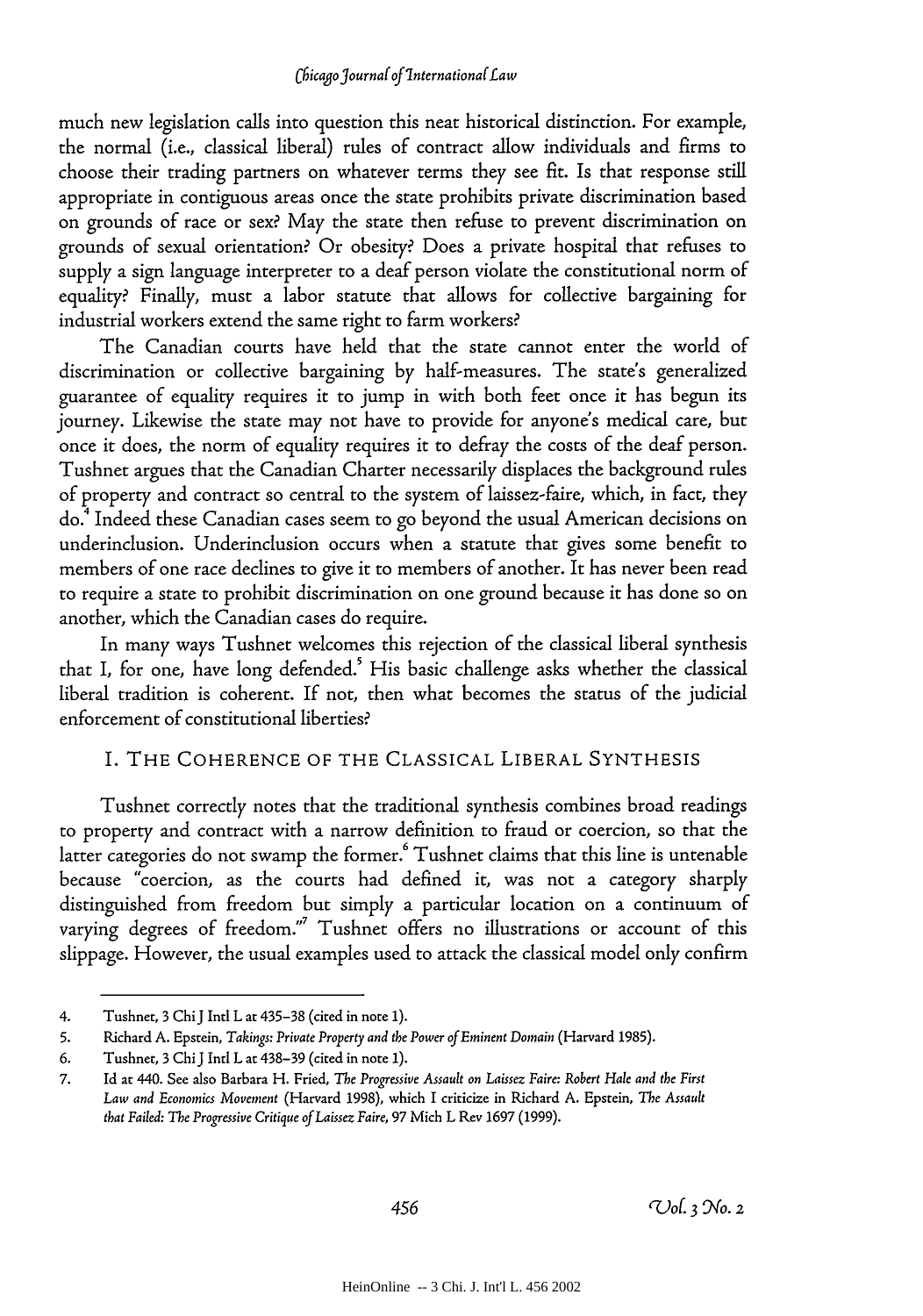its tenacity. The rubrics of force and fraud require explication, but they are not infinitely malleable. The prohibition on force covers using one's hands to strike another. It cannot be evaded by throwing a stone, using a knife, or firing a gun. Nor do the evasions stop with the direct application of force: setting traps and spring guns have to be prohibited as well. Likewise, if one cannot force poison down the throat of his neighbor, then he cannot lie to induce the neighbor to swallow the poison by saying it is medicine. Similarly, fraud has to cover cases of concealment, and certain cases of nondisclosure, such as those involving incomplete utterances or fiduciary duties.

Yet even these emendations leave many easy cases on the opposite side of the line. Thus, the party who sets a trap is not responsible after it is dismantled. The party who drinks the poison with full knowledge of its contents has not been deceived. Most critically, no matter how one tries to manipulate the ideas of force, duress, coercion, concealment, and mistake, they never make it illegal for one person to offer goods and services at a lower cost than his rival. The idea of "unfair" competition (which involves either force or misrepresentation) does not bleed into competition. Whether one likes or dislikes competitive markets, they cannot be conflated with forced exchanges at gunpoint. The continuum hypothesis on the relationship of force to freedom must be rejected.

These lines have constitutional significance. As Tushnet notes, the scope of the police power to limit speech or property depends on the clarity of the term "nuisance." ' The watershed case of *Euclid v. Ambler Realty Co.9* used a broad definition of nuisance to justify an extensive system of zoning laws, indirectly referring to lowincome apartment houses in the neighborhood as nuisances, instead of confining the term to noise, sewage, and smells. But when the Supreme Court began its modest reinvigoration of the takings clause, it promptly reverted to the common-law definition of nuisance as embodied in the Restatement of Torts.<sup>10</sup> That toughmindedness in First Amendment cases never extended public nuisances to cover trashy films shown at drive-in theaters,<sup>11</sup> even though the Supreme Court is prepared to give some, perhaps too much, sway to the nuisance rationale in the case of adult entertainment.<sup>12</sup> Tushnet inverts the relationship between clarity and conviction. The classical synthesis does not fall because its boundaries are hopelessly blurred. Rather the boundaries become blurred because courts (or commentators) don't care about the underlying political edifice.

**<sup>8.</sup>** For discussion, see Richard **A.** Epstein, *Torts* §§ 14.1-14.4 (Aspen **1999).**

**<sup>9. 272</sup> US 365 (1926).**

**<sup>10.</sup> See** *Lucas v South Carolina Coastal Council,* **505 US 1003, 1029-31 (1992).**

**<sup>11.</sup>** *Erznoznik v City ofJacksonville,* 422 **US 205, 216-18** (1975).

<sup>12.</sup> See, for example, *Young v Anerican Mini Theatres, Inc,* 427 **US 50, 69-71 (1976)** (upholding ordinance requiring dispersal of adult entertainment); *City of Renton v Playtime Theatres,* Inc, 475 **US 41,** 47-49 **(1986)** (upholding ordinance requiring concentration of such theaters).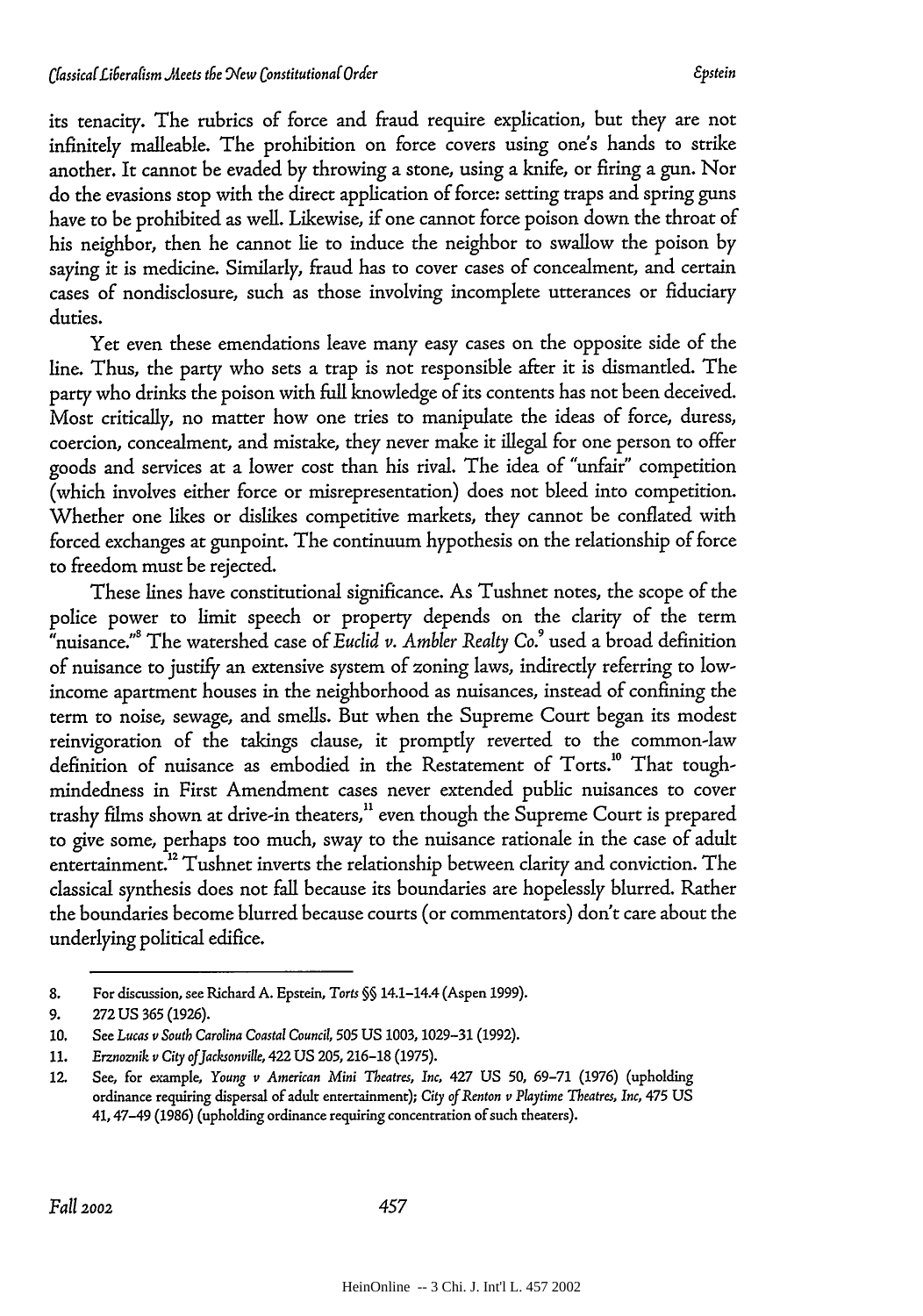Tushnet makes, I think, a similar mistake<sup>13</sup> in chiding Cass Sunstein for his early reticence to endorse constitutional mandates for social welfare-or what has been traditionally termed positive-rights.<sup>14</sup> Sunstein attacked a constitutional provision guaranteeing a "right to an income conforming with the quantity and quality of work performed."<sup>15</sup> His basic point is familiar and unexceptionable: neither legislatures nor courts have the competence "to oversee labor markets very closely"'6 and thus should not start down this perilous path. Tushnet impatiently responds:

Of course, courts "oversee the labor market" through their development of background rules of property and contract. There can be no *distinctive* incapacity of courts that allows them to develop those background rules in an acceptable manner but makes them unable to develop social welfare rights-or, equivalently, unable to work out the contours of the state action/horizontal effect doctrine. Put another way, we think we know that courts can develop background rules of property and contract acceptably; we know that courts *must* develop some doctrine of state action or horizontal effect; we may believe that courts cannot develop social welfare rights acceptably. The difficulty is that those three views are incompatible, because each of these areas of judicial power is but a means to achieve the same goal. **<sup>1</sup>**

Why? Of course, everyone recognizes the judicial origins of the law of property, contract and tort. The principles of liberty and property supply the baseline entitlements from which parties bargain. That baseline stipulates that each person (who else?) owns his own labor and may sell it on whatever terms and conditions he may see fit. When no deal is reached, each person may seek another transaction. I know of no alternative workable baseline that facilitates voluntary coordination of labor and capital across millions of separate persons. Just who is bound to work for whom, and under what terms? Once a deal is made, it is much easier for a court to interpret an employment contract than to invent one out of whole cloth on such matters as wages, leave, promotion, discipline, benefits, and retirement. It is one thing for a judge to find out what parties have stipulated for themselves and quite another to decree what those terms should be.

It is of course possible to regulate isolated terms to reach some "social minimum," such as a minimum wage law. But these regulatory interventions start from the common-law framework and impose limited deviations from it. The purpose is to correct market failure, not to eliminate voluntary labor relationships. Even then these restraints are far more complex than the basic contract, as a quick look at the minimum wage or antidiscrimination regulations makes clear. These rules also impose

<sup>13.</sup> Tushnet, 3 Chi J Intl L at 443-44 (cited in note 1).

<sup>14.</sup> Cass R. Sunstein, *Against Positive Rights,* in Andris Saj6, ed, *Western Rights? Post-Connunist Application* 225 (Kluwer 1996).

<sup>15.</sup> Id at 228.

**<sup>16.</sup>** Id.

**<sup>17.</sup>** Tushnet, 3 Chi J Intl L at 443-44 (cited in note **1)** (emphasis in original).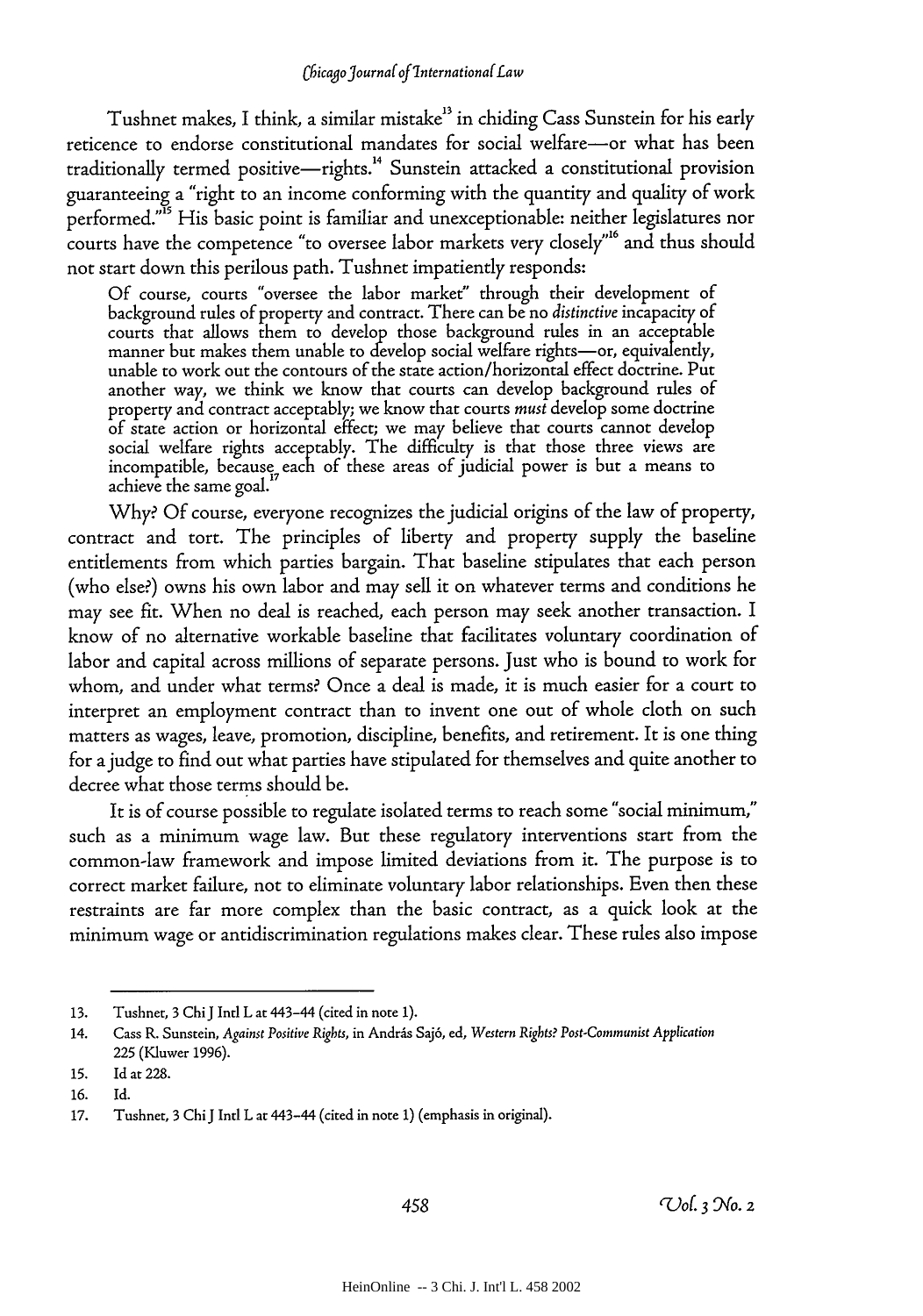heavy allocative and administrative costs, without advancing any intelligible social objective. I am utterly baffled why any constitutional system should enshrine this quixotic end, or-more controversially-even tolerate legislation that purports to achieve it. The invention of contracts is far more complex than the invention of contract law.

## II. JUDICIAL ENFORCEMENT OF THE CLASSICAL SYSTEM

The next piece of the puzzle addresses the distinction between state and private action. Tushnet writes: "The [Canadian] Supreme Court's intuition, though, is sensible enough in an active state, where—having entered a field—the state displaces the common law and converts all actions by private entities into actions authorized by the state."<sup>18</sup> Once the state decides to prohibit discrimination on the grounds of race, it must do so on the grounds of sexual orientation as well. To one working in the common-law tradition, this expansionist account of state action makes Manifest Destiny look like small potatoes. Even if some limitations on individual choice may be justified, it is frightening to think that the initial step of legislative action must necessarily be a giant step that covers the entire field.

Tushnet's overall orientation not only makes him sympathetic to this move, but it also informs his defense of one of the most controversial and troublesome American constitutional law cases: Shelley v. Kraemer.<sup>19</sup> Shelley arose when the plaintiff sued to enforce a private racially restrictive covenant to prevent the transfer of land from white to black owners. Missouri law was neutral with respect to the content of the covenant. The state would have enforced any recorded covenant, including one that forbade the transfer of land from black to white individuals. As such the legal position is distinguishable from the earlier case of *Buchanan v. Warley*,<sup>20</sup> where a state zoning ordinance was struck down because it sought to segregate Louisville by public means. A decade after *Buchanan, Corrigan v. Buckley21* summarily rejected any constitutional challenge to the judicial enforcement of private covenants, repeatedly stressing the sharp contrast between judicial enforcement of private rights and state action. For Tushnet, *"Shelley's* holding on the merits makes sense only on a theory of equality that condemns some distributions of important goods like housing."'

I disagree with this analysis. Most obviously, the last sentence is a nonsequitur. *Shelley's* refusal to enforce the covenant is not tantamount to a system of public

<sup>18.</sup> Id at 441.

<sup>19. 334</sup> US 1 (1948).

<sup>20. 245</sup> US 60 (1917). For recent discussion of the case, see David E. Bernstein, *Philip Sober Controlling Philip Drunk-* Buchanan v. Warley *in Historical Perspective,* 51 Vand L Rev 797 (1998), and Michael J. Kiarman, *Race and the Court in the Progressive Era,* 51 Vand L Rev 881, 934-44 (1998).

<sup>21. 271</sup> US **323** (1926).

<sup>22.</sup> Tushner, **3** ChiJ Intl L at 441 (cited in note **1).**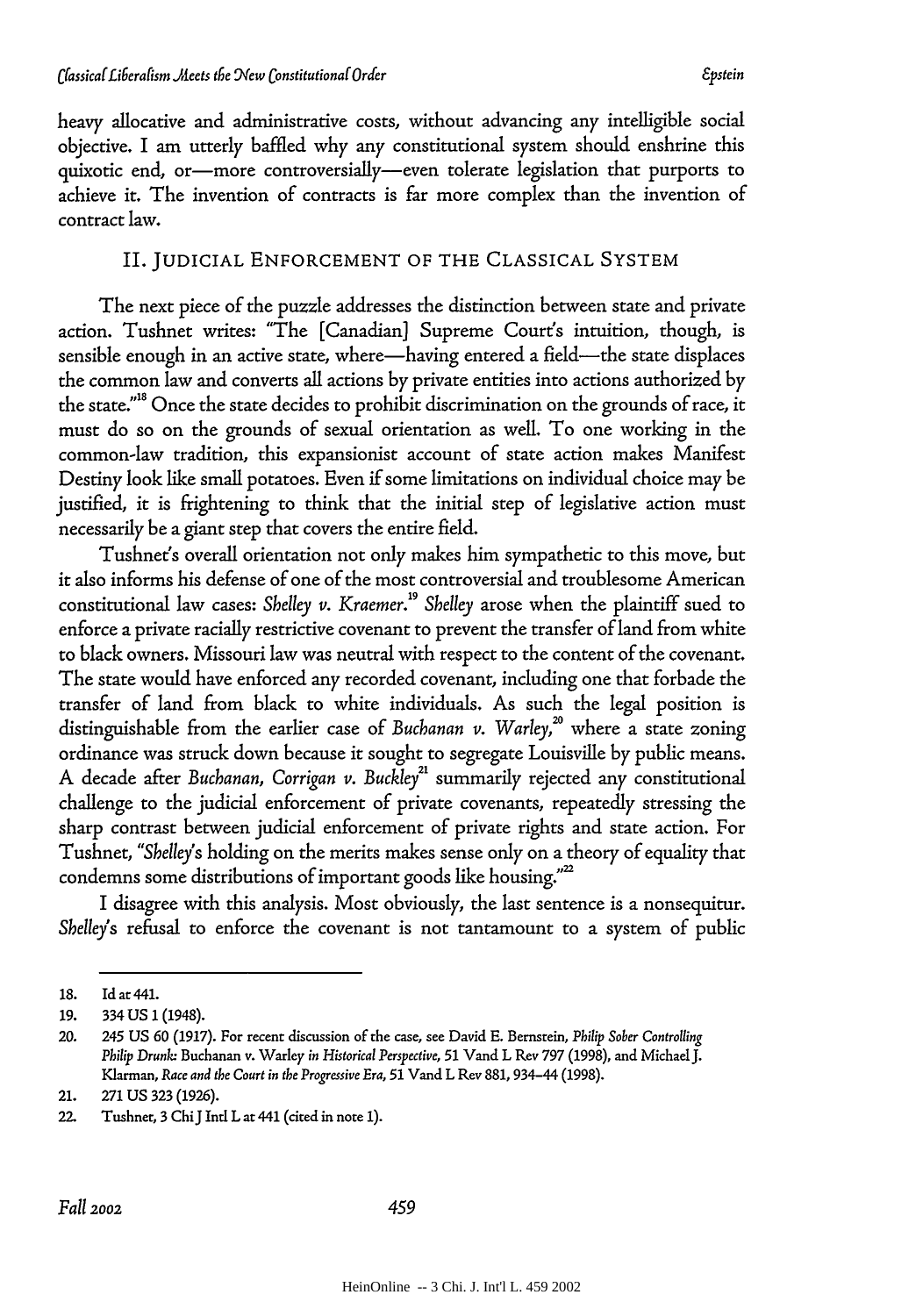housing. But the threshold question of what counts as state action remains critical to the classical theory. The line between public and private action need not be gutted simply because the equal protection clause applies to some actions of the judiciary. *Strauder v. West Virginia,"* for example, struck down a statute that barred blacks from service on the jury. But if the legislature had remained silent and the same position had been adopted as a rule of the court, the equal protection clause should still apply. Judicial administration is surely state action caught by both the due process and equal protection guarantees.

The enforcement of private rights of action, however, raises very different issues. Under the classical liberal theory of John Locke, property rights were well-defined in the state of nature.<sup>24</sup> The need for government stemmed from the imperfect enforcement of these rights when each individual enjoyed the "executive" capacity to enforce the laws on his own behalf. Bias and self-interest were sure to undermine the system of legal enforcement. The great trade-off required each individual to surrender his right of self-help in exchange for public enforcement of his private property rights. The impartial judicial forum is the critical part of the social deal, which simply falls apart if the forum has wholesale discretion in deciding whether or not to enforce private rights. Moreover, these private rights are widely decentralized, so that the content of these covenants could differ from case to case. The system is a far cry from the judicial enforcement of a zoning code imposed by a monopoly sovereign.

The point has constitutional resonance. The due process clause holds that the state may not "deprive any person of life, liberty, or property, without due process of law"; nor may the state "deny to any person ... the equal protection of the laws."<sup>25</sup> That denial of property rights, or deprivation of equal protection, is precisely what the state does when, across the board, it refuses to enforce a covenant valid in all other respects (for example, formation and registration). Accordingly, I believe the correct legal position takes one of two forms. Either (1), the state does not deprive or deny any person of his rights under either the due process or equal protection clause when it makes no independent decision but only enforces private rights on request. A constitutional denial or deprivation requires some state initiative that is missing when the state acts in lieu of individual self-help. Or (2), the state, by refusing to enforce these covenants, has, in fact, denied these covenantees the equal protection of the law or has deprived them of their property without just compensation.

Oddly enough, the Supreme Court in *Shelley* did not see the tension between its decision and the institution of private property. Quite the opposite, it viewed its decision as defending "the rights to acquire, enjoy, own and dispose of property."<sup>26</sup> But

**<sup>23. 100</sup> US 303 (1880).**

<sup>24.</sup> John Locke, *The Second Treatise of Government* chs 2 **& 3** (Bobbs-Merril **1952).**

**<sup>25.</sup> US** Const amend XIV, § **1.**

**<sup>26.</sup>** *Shelley,* 334 **US** at **10** (cited in note **19).**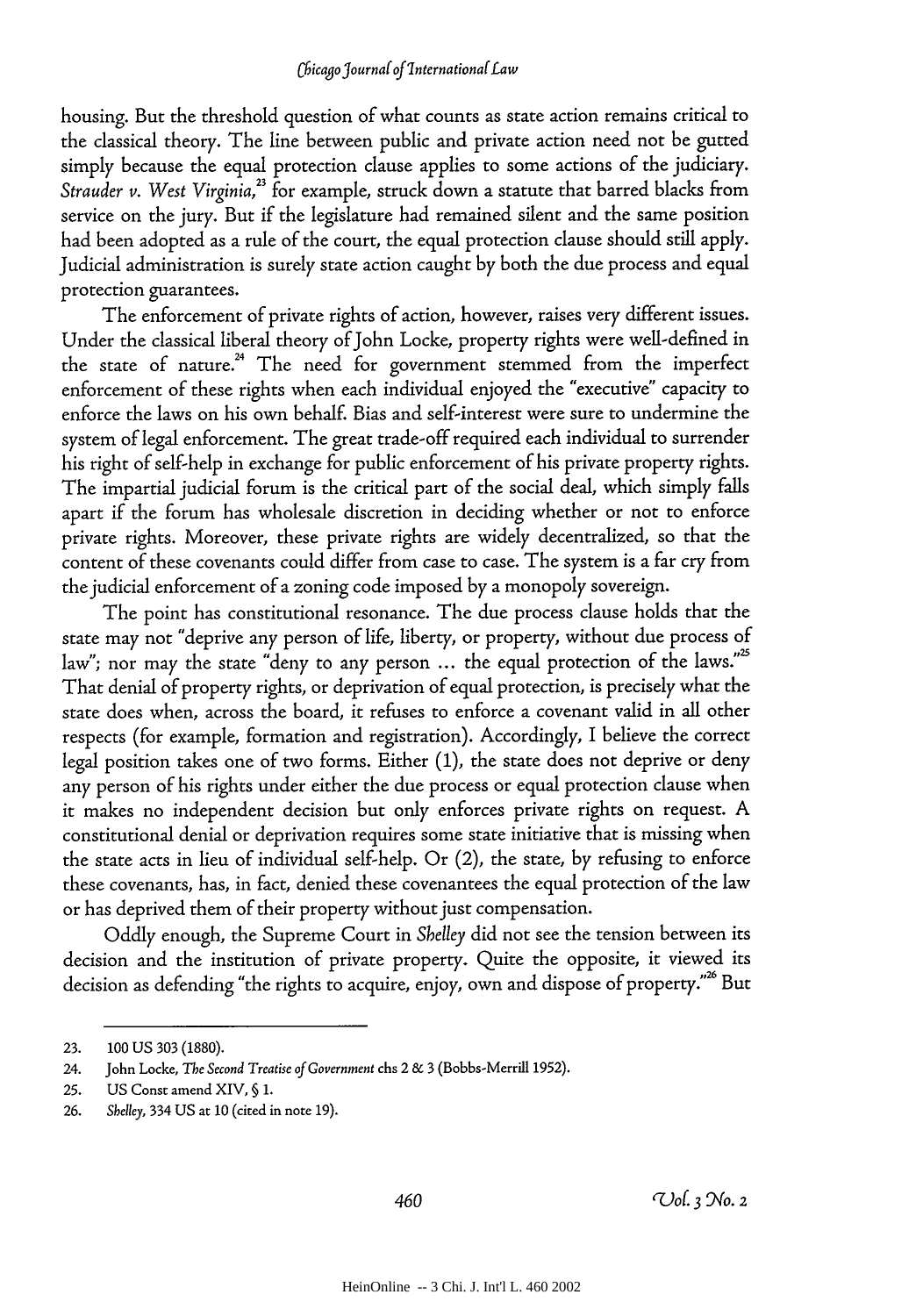that conclusion cannot be right, for the denial of the restrictive covenant necessarily hampers the initial owner from disposing of his property on the terms and conditions he sees fit, including the use of restrictive covenants, $x^2$  which always limit (by private power only) the subsequent disposition or use of the property in question. But the second owner has not lost any property rights because he purchases with notice of the grantor's restriction, and adjusts his price accordingly. It hardly matters whether the covenant involves leaving land unbuilt or barring sales to members of a particular race.

Nor can *Shelley* be saved by noting that courts often refuse to enforce contracts contrary to public policy. That abstract formulation is hopelessly vague, but it gets specific content by noting that this category includes contracts to kill a third person or to fix prices—the core classical liberal prohibitions. Both cases are clearly tied to some overall conception of social loss. No one believes that the gains to A and B from killing C exceed C's losses. Likewise the standard theory of monopoly and competition states that cartels are outperformed by competitive markets. It is this last observation that makes it hard to lump the race cases with the monopoly cases, at least where there is no explicit showing of monopoly.

One corollary of this last point is that any legislation that removes the power to enforce restrictive covenants presumptively takes private property without just compensation, so that private discrimination cannot be attacked by legislation, as is universally held today. $^{28}$  That position would have shocked virtually all lawyers in 1948 when the temper of the times only asked one question: what could be done to rid this nation of racially restrictive covenants? But here again the sense of moral outrage is misdirected. The only possible way to attack *Shelley* (undeveloped on its facts) was that this racial covenant, when (and if) coupled with racially restrictive zoning ordinances, amounted to a monopoly practice inconsistent with classical liberal principles, as sometimes happens with shopping center covenants.<sup>29</sup>

Unfortunately, modern liberals like Tushnet find it so critical to defend *Shelley* v. *Kraemer* because they forget that the greatest danger to individuals in discrete and insular minorities comes from state barriers to entry. The supply of housing is

<sup>27.</sup> See Tulk *v Moxbay,* 41 Eng Rep 1143 (Ch 1848).

<sup>28.</sup> On this view, the Federal Fair Housing Act, Title VIII of the Civil Rights Act **of** 1968, 42 USC §§ 3601-31 (1968), is unconstitutional insofar as it makes it unlawfiul to refuse to sell or rent, or otherwise make unavailable, a dwelling to any person because of race, color, religion, sex, national origin, familial status, or handicap. The current law is of course totally antithetical. See, for example, *Reitman v Mulkey,* 387 US 369 (1967), striking down a California referendum that sought to repeal a state fair housing law.

<sup>29.</sup> See, for example, *Whitinsville Plaza, Inc v Kotseas,* 390 NE2d 243, 247 (Mass 1979), dealing with covenants not to compete running with the land, where the court concluded in rejecting the earlier decision in *Norcross v James,* 2 NE 946 (Mass 1885): "If free-competition policies were indeed the basis for the *Norcross* decision, it would now seem preferable for us to deal with them explicitly rather than to condemn all anticompetitive covenants (on the ground that they did not 'touch and concern' the land] regardless of reasonableness."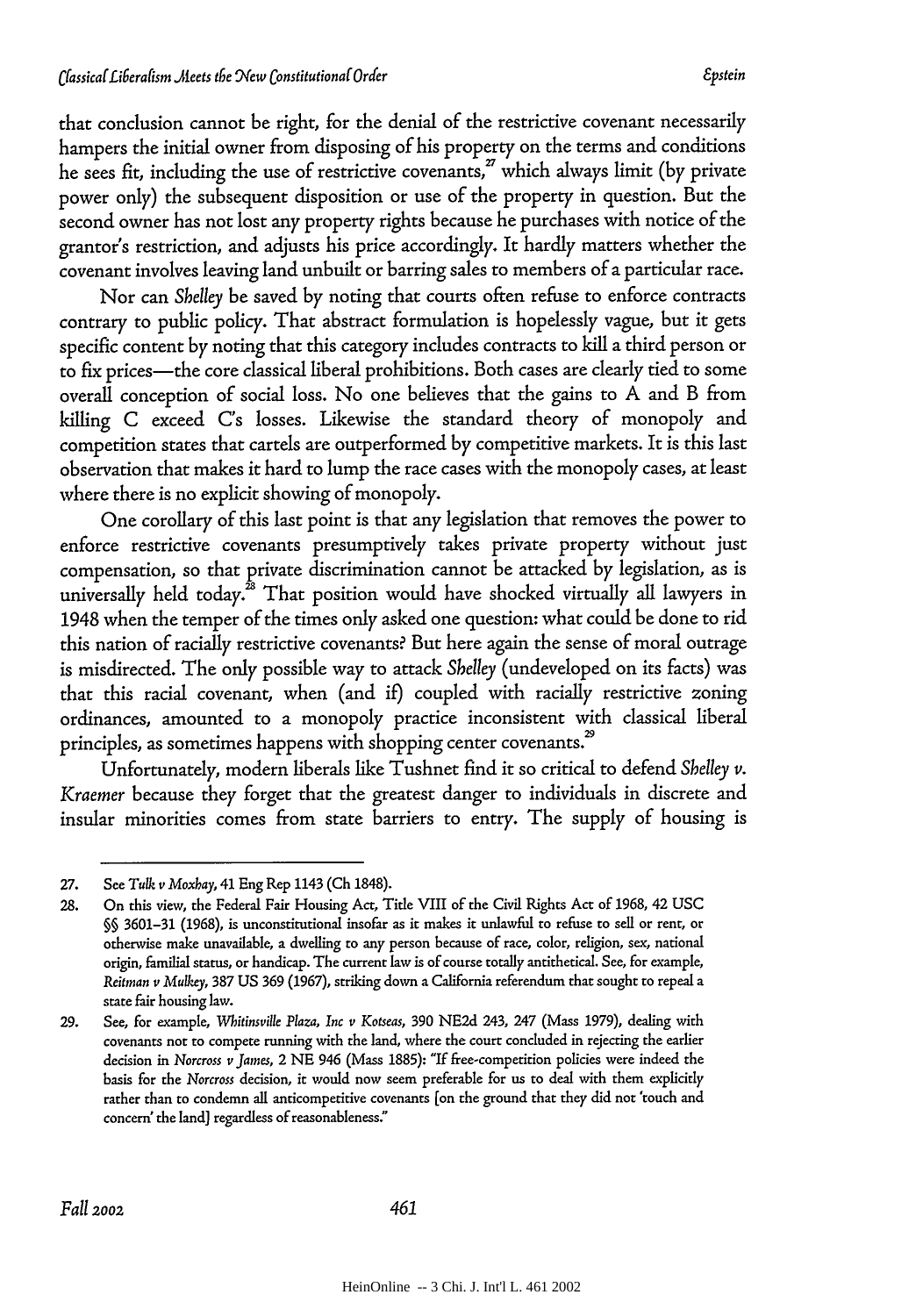frequently reduced by all sorts of restrictions on land use, of which zoning and rent control are the most notable. Removal of these barriers to entry would increase the overall stock of housing, thereby reducing the dangers of discrimination. Indeed, sometimes racial covenants might be used to assure racial balance by preventing neighborhood developments from "tipping' too far in one direction. The classical legal synthesis survives Tushnet's attack quite well.

#### III. JUDICIAL REVIEW **AND** THE CLASSICAL POSITION

The classical legal position invites a strong system of judicial review. Its rights and duties are reasonably well spelled out, so that courts do not face enormous intellectual or interpretive difficulties in implementing their programs. This power of judicial review, moreover, is not limited to the power of the court not to enforce legislation that they find inconsistent with the constitutional command. It also embraces the ability of the courts to instruct the legislative and executive branches of government that they must conform with the law in question.<sup>30</sup>

This system will not work, however, once ambitious constitutions seek to initiate a regime of positive rights. One stark illustration comes from South Africa, whose constitutional court recently held in *Republic of South Africa v. Grootboom* that South Africa's constitutional guarantee of access to public housing imposed on the state an affirmative duty to "take reasonable legislative and other measures, within its available resources, to achieve the progressive realisation of this right."<sup>31</sup> In response to a petition brought by evicted squatters who lived under (as I can testify) the most unspeakable housing conditions imaginable, the South African court held that state housing programs failed to meet the "minimum core obligation" to secure housing for all, because they did not contain "a component catering for those in desperate need."<sup>32</sup> Clearly, the Court could neither build houses nor appropriate funds. But it did engage in a weak form of judicial review that required the state to undertake some program, whether it be construction, subsidy, or voucher, to remediate the situation.

I shall assume here that *Grootboom* counts as a faithful interpretation of the South African constitution. Does it make sense to encourage a dialogue between the legislature and the courts, where the latter get to pass on the efforts of the former to correct the underlying problem? Can some combination of moral suasion and weak

**<sup>30.</sup>** See *Cooper v Aaron,* **358 US** *1,* **18 (1958),** noting, in the context of an integration dispute, that every federal and state official has to follow the Supreme Court's interpretation of the Constitution as the supreme law of the land.

**<sup>31.</sup>** Case **No CCT 11/00, 19** (Con Ct **S** Africa, **Oct** 4, 2000), **available online** at <http://www.concourt.gov.za/judgments/2000/grootboomL.pdf> (visited Sept **9,** 2002) (discussed in Tushnet, **3** ChiJ Intl L at 448-49 (cited in note **1)).**

**<sup>32.</sup> Id** at **163.**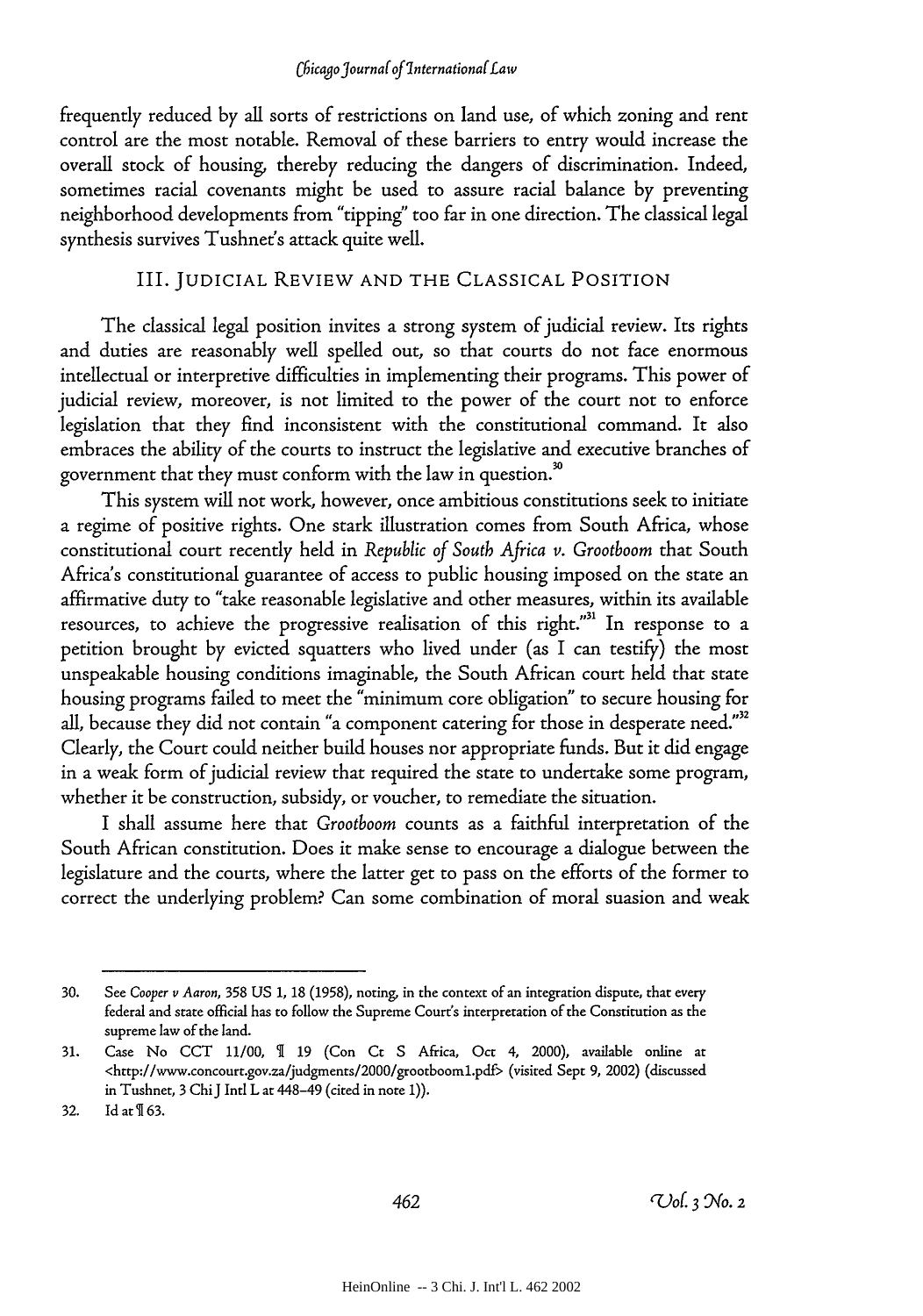judicial power nudge the entire system into an improved social position?<sup>33</sup> Would that it were so.

South Africa's tragic history of state-dominated race relations makes it foolish to pretend that the past has no claims on the future; history there can never be written on a blank slate. But just what is the best way to deal with the past? I think that the future success of South Africa depends on the ability to separate rectification of past wrongs from the design of future policy. Ideally, South Africa should forge a once and for all settlement of past wrongs, $^{\frac{5}{2}}$  and then move forward to create a classical liberal state. No planned economy today can undo the massive system of state controls under apartheid. One does not compensate for past errors by creating future dislocations. A nationwide minimum wage law, for example, will block the advance of poor laborers in South Africa, even after apartheid is abolished.

This lesson carries over to constitutional matters. *Grootboom* makes no sense going forward. The current order is too vague to constrain the political process. Yet the situation would hardly improve if the court required a certain fraction of the annual budget be allocated to housing. Clever bureaucrats are equal to the challenge of reclassifying expenses. Nor would higher taxes be effective if, as a result, they reduced economic activity. Worse still, positive constitutional guarantees could cripple the South African economy. Three related points bear general comment. The first has to do with the logic of positive rights. The second has to do with the misdirection of economic resources. The last has to do with the erosion of other constitutional rights.

First, *Grootboom* should remind us of the enduring importance of the distinction between negative and positive constitutional rights. The South African constitution did not state that all individuals should be free to buy and sell real estate; it put an affirmative obligation on the state to provide housing with tax revenues. To its credit the South African constitution tailors that command to the state's "available resources." But that concession to good sense is not enough. How many resources are available? Should these go to housing, to AIDS prevention, to education, or to family planning?. Ultimately, this constitutional guarantee could prove illusory, which could demoralize the public at large.

Second, the *Grootboom* remedy embodies two very specific vices that no future legislative action can guard against. First, *Grootboom* is blind to the source of the massive dislocation in South African housing markets, which lies outside the housing sphere, with the ruinous national and provincial policies in other sectors of the economy. A collapse in the agricultural sector has led to wholesale migration from the countryside into shanty towns, which could be reversed, or at least slowed, at very

<sup>33.</sup> See Michael C. Dorf and Charles F. Sabel, *A Constitution of Democratic Experimentalism,* 98 Colum L Rev 267 (1998).

<sup>34.</sup> See Richard **A.** Epstein, *Drafting a* Constitution: A Friendly *Warning to South Africa,* 8 Am **U** J Intl L & Pol 567 (1993).